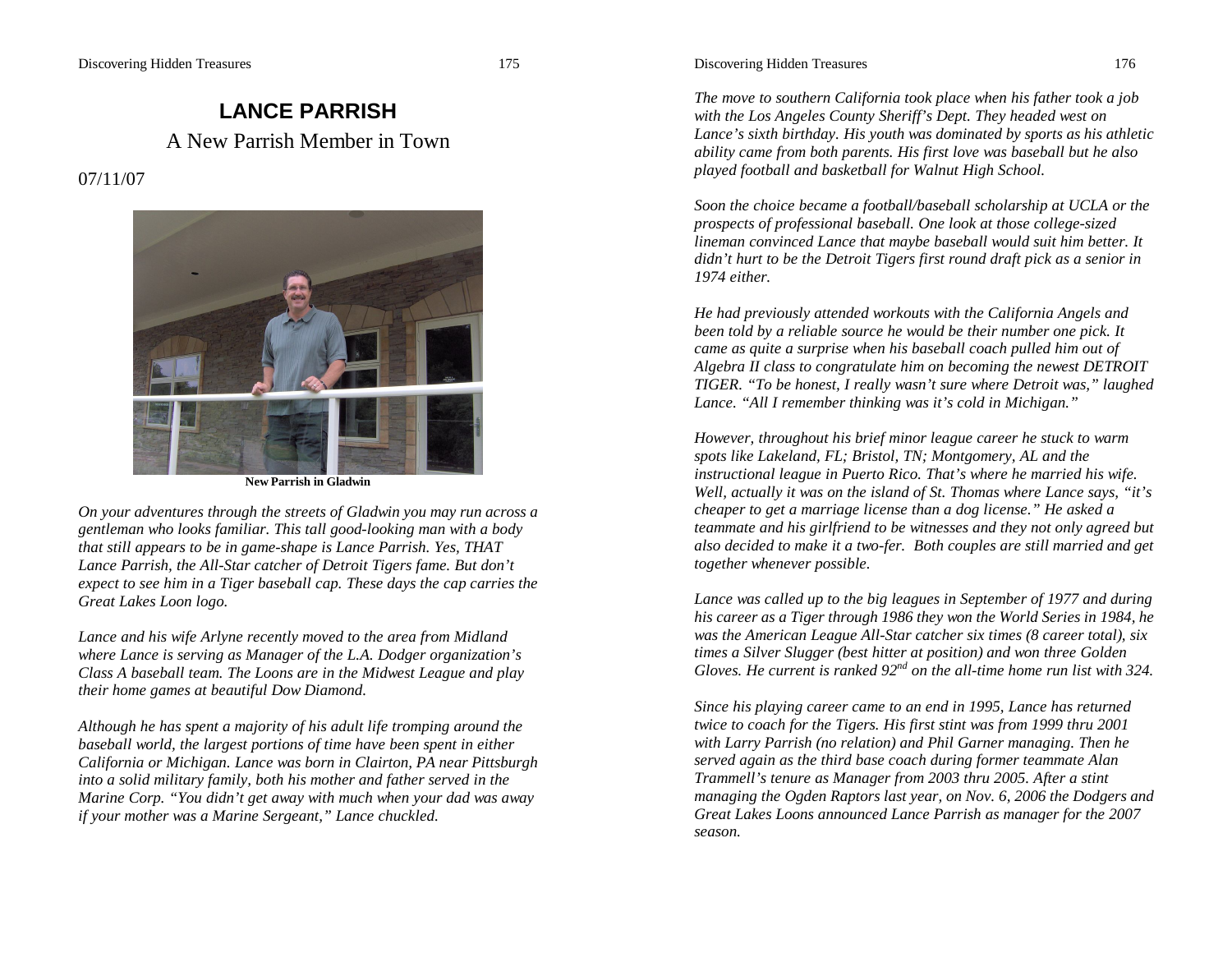#### Discovering Hidden Treasures 177

### **ROR: Most people don't know the Tigers drafted you as a 3rd baseman. How did you end up catcher?**

**Lance:** I've been a catcher since Little League when the coach asked for a volunteer. No one raised their hand and I wanted to play, dummy me – up went my hand (laughing). But I've played virtually every position including pitching but the Tiger must have scouted me when I was playing  $3<sup>rd</sup>$  base. I switched to just playing catcher my  $2<sup>nd</sup>$  year in the minors.

### **ROR: Do you remember your first major league home run?**

**Lance:** My second game in the majors, Tiger Stadium, I singled my first at bat. My second at bat, I homered; third time up I doubled and I'm 3 for 3 possibly hitting for the cycle when I came up in the  $8<sup>th</sup>$  inning. The crowd behind home plate gave me a standing ovation. That was nice. I lined it up the gap but the centerfielder ran it down. Three for four's not bad though.

### **ROR: Who was the toughest pitcher you faced?**

**Lance:** A guy named ......really had my number for a long time. He threw a vicious slider that I kept bailing out on. One time I was determined to hang in there and of course he chose that time to throw a fastball. At the last second I realized the pitch wasn't gonna slide and I tried to duck but it nailed me right between the eyes. I went down like a rock. A couple at bats later I homered off him and I wanted to just walk around the bases to savor the moment and show him up a little but I didn't.

### **ROR: Speaking of numbers, most of your career you wore number 13, which I assume means you aren't very superstitious but most ballplayers are. What are some of the unusual superstitions you ran across?**

Lance: One of the weirdest I ever heard of was Wade Boggs who played most of his career with the Boston. He always had to eat chicken the day of a game. It didn't matter what kind: broiled, fried, roasted, a bucket or nuggets but it had to be chicken. It must have worked for him because he was elected to the Hall of Fame in 2005.

### **ROR: What is your favorite baseball movie?**

Discovering Hidden Treasures 178

**Lance:** I guess it would be *Bull Durham*. Whoever wrote that movie script got it right because that's pretty much the way minor league baseball still is like. You'd think the long hours and games would get boring but there's always something happening, something going on that makes it an adventure. Crash Davis (Kevin Costner), the catcher for the Durham Bulls, that was me.

### **ROR: I understand they finally decided to tear down old Tiger Stadium. Do you have any special memories?**

**Lance:** When they called me up to the majors in 1977 I got in late and went straight to the hotel. The next morning I took a cab to the stadium. I'm used to seeing Angels Stadium in Anaheim and Dodgers Stadium, big modern showcase stadiums with huge parking areas around them. Finally the cabbie says 'there it is', I kept asking where? Well, I thought it looked like an old warehouse with lights. But I walked up that tunnel and out into the sunlight. There was the beautiful groomed field, double deck with all those green seats; the hot dog vendors were just starting up. I'll never forget that sight or those smells – I'd made it to the big leagues.

### **ROR: What was Sparky Anderson like as a Manager?**

Lance: He was a no-nonsense leader. The first day in the clubhouse Sparky says, "Boys, I've got a certain way I want things done. If you're not with my program you won't be here very long." And not too long after, there were some new faces around. Could he get away with that today? To a certain degree, I would say yes. But Sparky was very smart also and would adapt. Jim Leyland, the current Tigers Manager is a nononsense guy and its worked for him.

### **ROR: So let's set the story straight. Why DID you leave the Tigers?**

**Lance:** I honestly wanted to retire a Detroit Tiger. I was the AL All-Star catcher in my last year of a six-year contact (1986) making \$850,000. Gary Carter, a contemporary in the National League was making \$2.16 million. The Tigers offered me a one-year deal for \$1 million and I was seriously considering signing that contract when I hurt my back. After I was cleared by the team doctors and in great shape, they pulled the original offer and came back with a \$850,000 contract. I thought my loyalty and dedication to the organization warranted at least a \$1 raise and I said so. After being declared a free agent, I signed with the Phillies for Detroit's original offer, \$1 million. Later it was proven that the owners were in collusion with orders from the Commissioner's Office